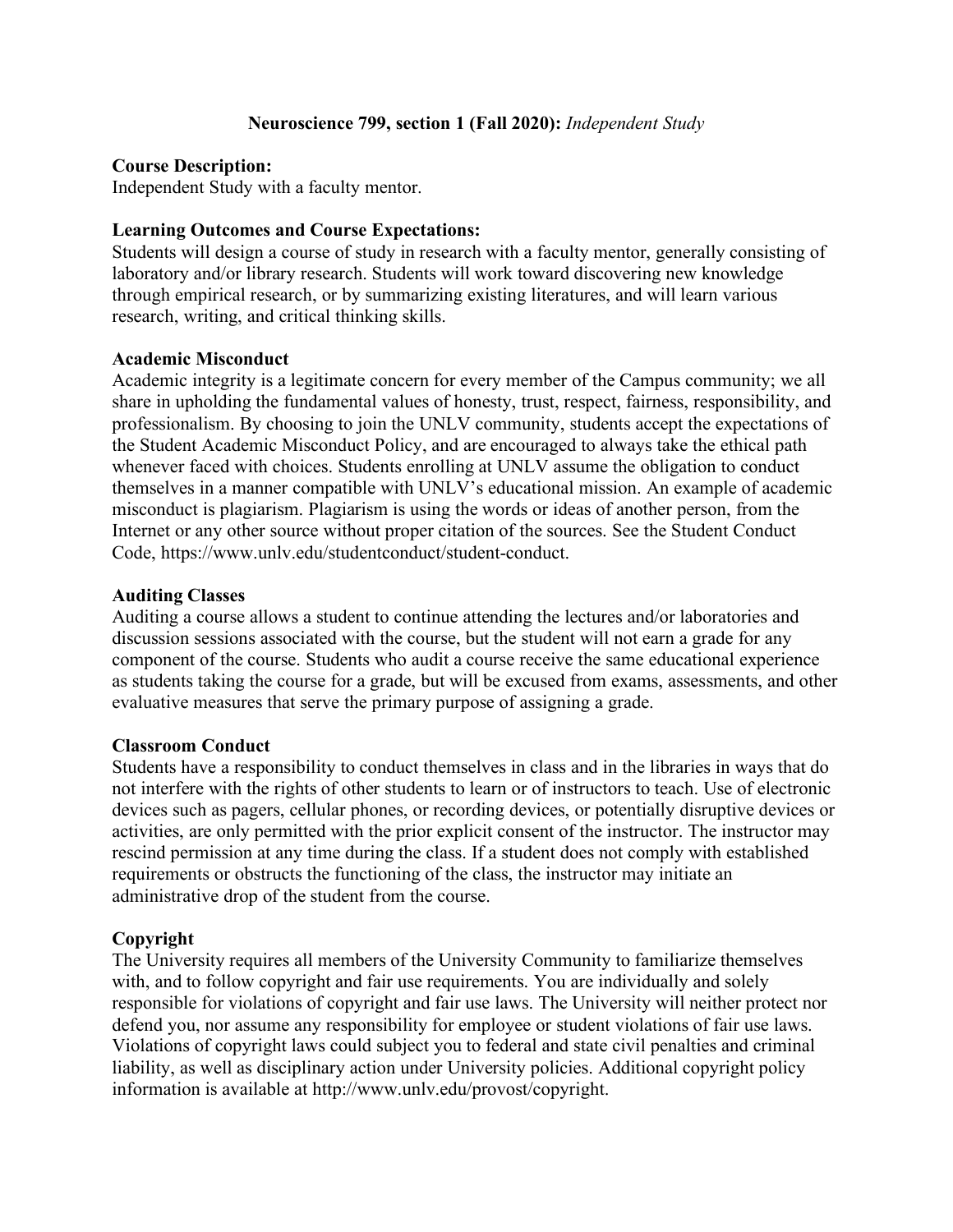# **Disability Resource Center (DRC)**

The UNLV Disability Resource Center (SSC-A, Room 143, https://www.unlv.edu/drc, 702-895- 0866) provides resources for students with disabilities. Students who believe that they may need academic accommodations due to injury, disability, or due to pregnancy should contact the DRC as early as possible in the academic term. A Disabilities Specialist will discuss what options may be available to you. If you are registered with the UNLV Disability Resource Center, bring your Academic Accommodation Plan from the DRC to the instructor during office hours, so that you may work together to develop strategies for

implementing the accommodations to meet both your needs and the requirements of the course. Any information you provide is private and will be treated as such. To maintain the confidentiality of your request, please do not approach the instructor in front of others to discuss your accommodation needs.

## **Final Examinations**

The University requires that final exams given at the end of a course occur on the date and at the time specified in the Final Exam schedule. The general schedule is typically available at the start of the semester, and the classroom locations are available approximately one month before the end of the semester. See the Final Exam Schedule, https://www.unlv.edu/registrar/calendars.

## **Identity Verification in Online Courses**

All UNLV students must use their Campus-issued ACE ID and password to log in to WebCampus.

UNLV students enrolled in online or hybrid courses are expected to read and adhere to the Student Academic Misconduct Policy, https://www.unlv.edu/studentconduct/misconduct/policy, which defines, "acting or attempting to act as a substitute for another, or using or attempting to use a substitute, in any academic evaluation or assignment" as a form of academic misconduct. Intentionally sharing ACE login credentials with another person may be considered an attempt to use a substitute and could result in investigation and sanctions, as outlined in the Student Academic Misconduct Policy.

UNLV students enrolled in online courses are also expected to read and adhere to the Acceptable Use of Computing and Information Technology Resources Policy, https://www.it.unlv.edu/policies/acceptable-use-computing-and-information-technologyresources-policy, which prohibits sharing university accounts with other persons without authorization.

To the greatest extent possible, all graded assignments and assessments in UNLV online courses should be hosted in WebCampus or another UNLV-managed platform that requires ACE login credentials for access.

### **Incomplete Grades**

The grade of "I" (Incomplete) may be granted when a student has satisfactorily completed threefourths of course work for that semester/session, but cannot complete the last part of the course for reason(s) beyond the student's control and acceptable to the instructor, and the instructor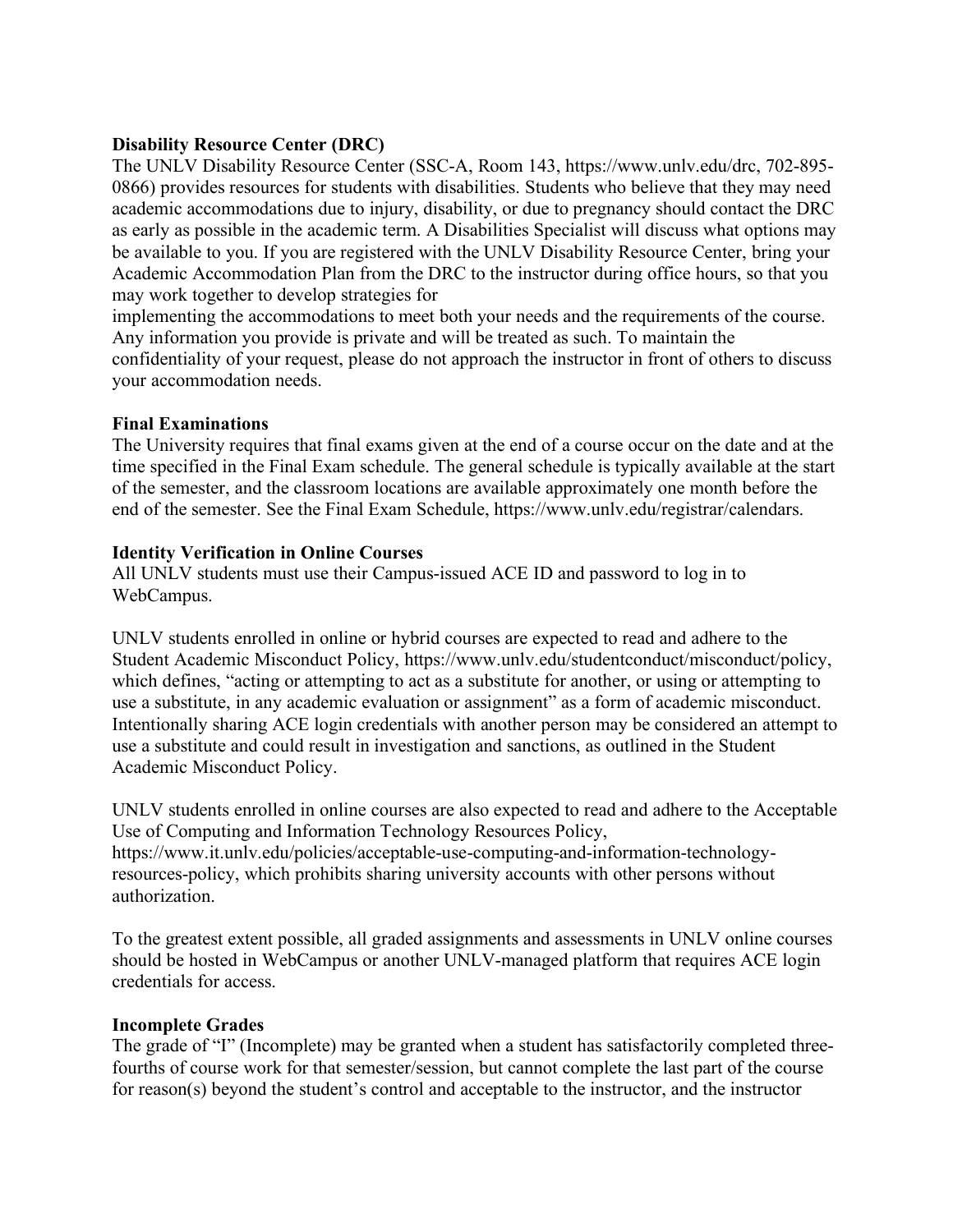believes that the student can finish the course without repeating it. For undergraduate courses, the incomplete work must be made up before the end of the following regular semester. Graduate students receiving "I" grades in 500-, 600-, or 700-level courses have up to one calendar year to complete the work, at the discretion of the instructor. If course requirements are not completed within the period indicated, a grade of "F" will be recorded, and the student's GPA will be adjusted accordingly. Students who are fulfilling an Incomplete grade do not register for the course, but make individual arrangements with the instructor who assigned the "I" grade.

### **Library Resources**

Librarians are available to consult with students on research needs, including developing research topics, finding information, and evaluating sources. To make an appointment with a subject expert for this class, please visit the Libraries' Research Consultation website: http://guides.library.unlv.edu/appointments/librarian. You can also ask the library staff questions via chat and text message at: http://ask.library.unlv.edu/.

### **Missed Classwork**

Any student missing class, quizzes, examinations, or any other class or laboratory work because of observance of religious holidays will be given an opportunity during that semester to make up the missed work. The make-up opportunity will apply to the religious holiday absence only. It is the responsibility of the student to notify the instructor within the first 14 calendar days of the course for Fall and Spring courses (except for modular courses), or within the first 7 calendar days of the course for Summer and modular courses, of their intention to participate in religious holidays which do not fall on state holidays or periods of class recess. For additional information, please visit the Policy for Missed Work, under Registration Policies, on the Academic Policies webpage, https://catalog.unlv.edu/content.php?catoid=6&navoid=531.

In accordance with the policy approved by the Faculty Senate regarding missed class time and assignments, students who represent UNLV in any official extracurricular activity will also have the opportunity to make up assignments, provided that the student provides official written notification to the instructor no less than one week prior to the missed class(es).

The spirit and intent of the policy for missed classwork is to offer fair and equitable assessment opportunities to all students, including those representing the University in extracurricular activities. Instructors should consider, for example, that in courses which offer a "Drop one" option for the lowest assignment, quiz, or exam, assigning the student a grade of zero for an excused absence for extracurricular activity is both contrary to the intent of the Faculty Senate's policy, and an infringement on the student's right to complete all work for the course.

This policy will not apply in the event that completing the assignment or administering the examination at an alternate time would impose an undue hardship on the instructor or the University that could reasonably have been avoided. There should be a good faith effort by both the instructor and the student to agree to a reasonable resolution. When disagreements regarding this policy arise, decisions can be appealed to the Department Chair/Unit Director, College/School Dean, and/or the Faculty Senate Academic Standards Committee.